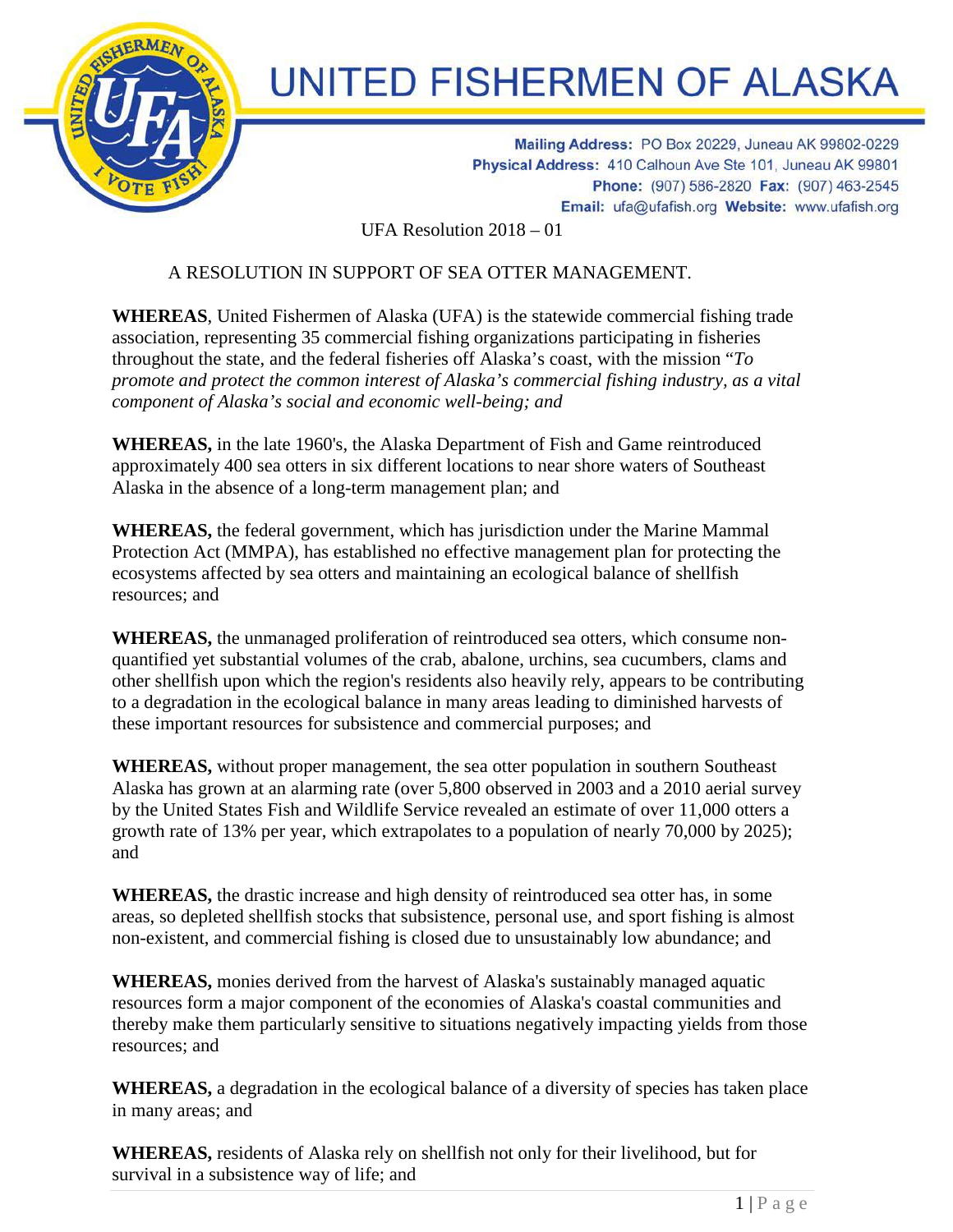**WHEREAS,** Southeast Alaska's indigenous inhabitants have hunted sea otters since time immemorial; and

**WHEREAS,** Alaska Natives under the Marine Mammal Protection act are denied the customary and traditional ability to sell intact sea otter pelts; and

**WHEREAS,** Section 101 of the US Marine Mammal Protection Act further allows for the use of marine mammal pelts in the creation of authentic native articles of handicraft and clothing; and

**WHEREAS,** under the Act, such value added fur products, so created, are already allowable for sale in both intra and interstate commerce; and

**WHEREAS,** Alaska is a model for the management of harvestable resources for sustained yield and is the only state in the United States which cites this model of management in the Alaska Constitution; and

**WHEREAS**, the mandate within the Alaska Constitution to manage for sustained yield conflicts with the current interpretation and enforcement of the Marine Mammal Protection Act by the U.S. Fish and Wildlife Service; and

**WHEREAS,** implementation of a sustainable harvest management regime would serve the dual purposes of maintaining sea otter populations at a level suitable for continued ecological balance and expanded economic opportunity; and

**WHEREAS,** Section 119 of the US Marine Mammal Protection Act allows the Secretary of the Department of Interior to enter into cooperative agreements with Alaska Native organizations for the conservation of marine mammals, the development of marine mammal co-management structures with Federal and State agencies and the creation of local management plans for the harvest of marine mammals for subsistence use and providing protection to important subsistence shellfish resources creating an ecological balance; and

**WHEREAS,** the loss of commercial harvests have resulted in negative economic impacts to fishermen, processors and seafood dependent communities which have experienced a loss in employment wages and associated economic activities; and

## **NOW, THEREFORE, BE IT RESOLVED THAT UNITED FISHERMEN OF**

**ALASKA** urges the appropriate Federal agencies work with the Alaska Department of Fish and Game, and the Alaska Native and non-Native leaders in the Southeast region, to establish strategies and plans for an ecological balance of shellfish resources and the re-introduced sea otter population of Southeast Alaska, including shellfish enhancement programs; and be it

**FURTHER RESOLVED** that United Fishermen of Alaska urges State and Federal government managing authorities, in developing those management plans, to actively consider means of expanding and enhancing small business and broader economic opportunities for residents of Southeast Alaska; and be it

**FURTHER RESOLVED** that United Fishermen of Alaska, as a means of expanding and enhancing economic opportunities for residents of Southeast Alaska, urges Federal